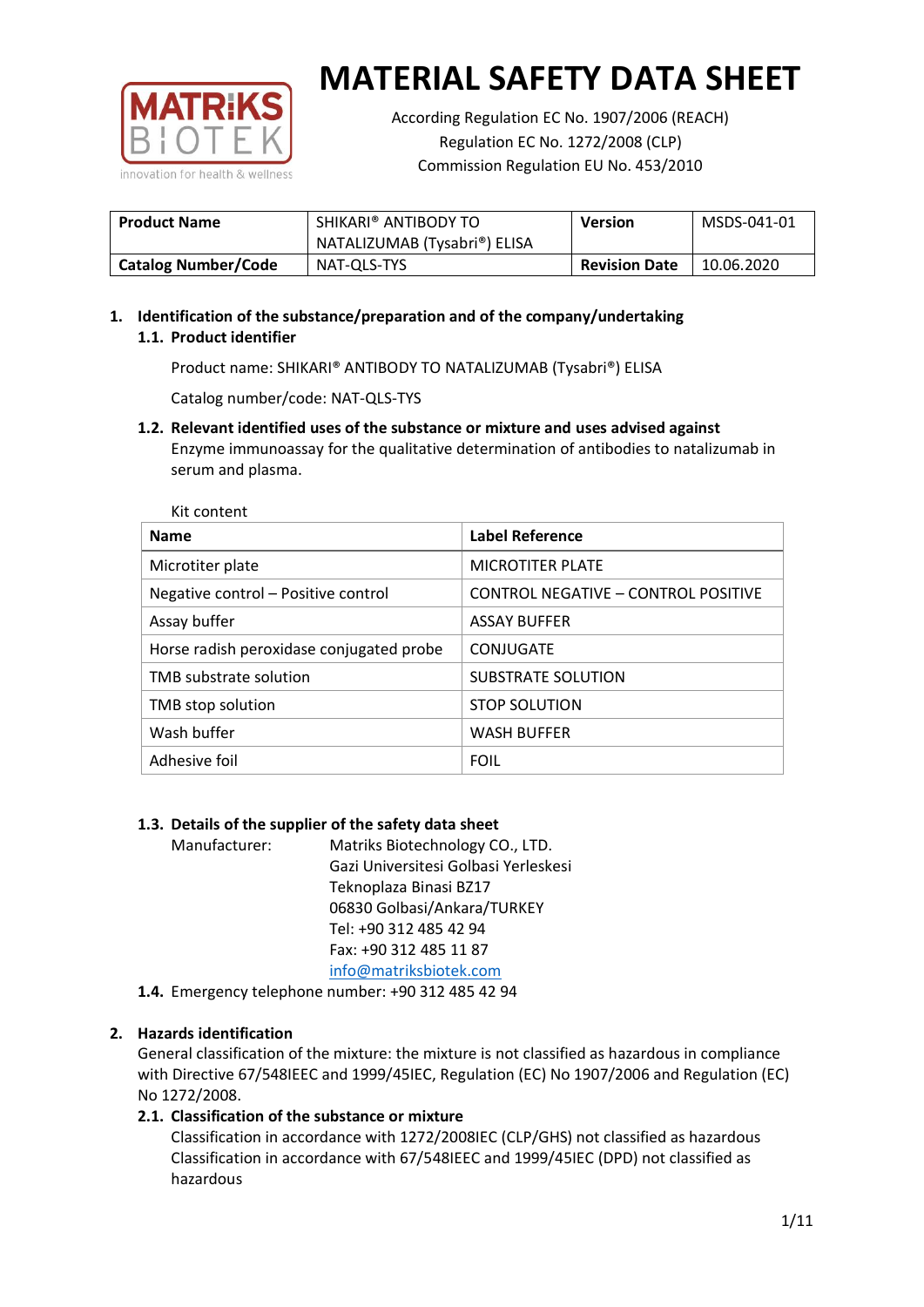

According Regulation EC No. 1907/2006 (REACH) Regulation EC No. 1272/2008 (CLP) Commission Regulation EU No. 453/2010

| <b>Product Name</b>        | SHIKARI® ANTIBODY TO         | <b>Version</b>       | MSDS-041-01 |
|----------------------------|------------------------------|----------------------|-------------|
|                            | NATALIZUMAB (Tysabri®) ELISA |                      |             |
| <b>Catalog Number/Code</b> | NAT-QLS-TYS                  | <b>Revision Date</b> | 10.06.2020  |

### **2.2. Label elements**

This product is not under labelling according to Regulation (EC) n. 1272/2008

# **2.3. Other hazards**

Results of PBT and vPvB assessment: The substances in the mixture do not meet the PBT/vPvB criteria according to REACH (content <0,1% w/w), annex XIII; the substances in the mixture are not included in the Candidate List of SVHC.

**Note:** This product is intended for laboratory use by professional uses only. Use appropriate personal protective equipment while working with the reagents provided.

# **3. Composition/information on ingredients**

#### **3.1. Substances**

| <b>Stop Solution</b>                                                                                 |                                                                                                                               |
|------------------------------------------------------------------------------------------------------|-------------------------------------------------------------------------------------------------------------------------------|
| Ingredient                                                                                           | Hydrochloric Acid (HCL) Index No. 017-002-01-X                                                                                |
| CAS No (EC No)                                                                                       | 7647-01-0(231-595-7)                                                                                                          |
| Containing Conc. (%)                                                                                 | <5,0* (Dilution is not classified as hazardous<br>according to the European Regulation<br>67/548/EEC and 1272/2008/EC)        |
| Classification according to regulation (EC) No 1272/2008 (CLP) (related to the concentrated<br>form) |                                                                                                                               |
| Hazard Class and Category Codes(s)                                                                   | Skin Corr. 1B STOT SE 3                                                                                                       |
| Hazard Statement Code(s)                                                                             | H314, H335                                                                                                                    |
| Pictogram, Signal Word Code(s)                                                                       | GHS05, GHS07, Dgr                                                                                                             |
| Specific Conc. Limits, M-factors                                                                     | Skin Corr. 1B; H314: C≥25%<br>Skin Irrit. 2; H315: 10% ≤ C < 25 %<br>Eye Irrit. 2, H319: 10%≤C<25 %<br>STOT SE 3; H355: C≥10% |
| Directive 67/548/EEC                                                                                 | C; R34-37: C≥25%<br>Xi; R36/37/38: 10% <<<<<<<                                                                                |

#### **3.2. Mixtures**

| <b>Controls, Assay Buffer</b> |                                     |
|-------------------------------|-------------------------------------|
| Ingredient                    | Sodium Azide Index no. 011-004-00-7 |
| CAS No (EC No)                | 26628-22-8 (247-852-1)              |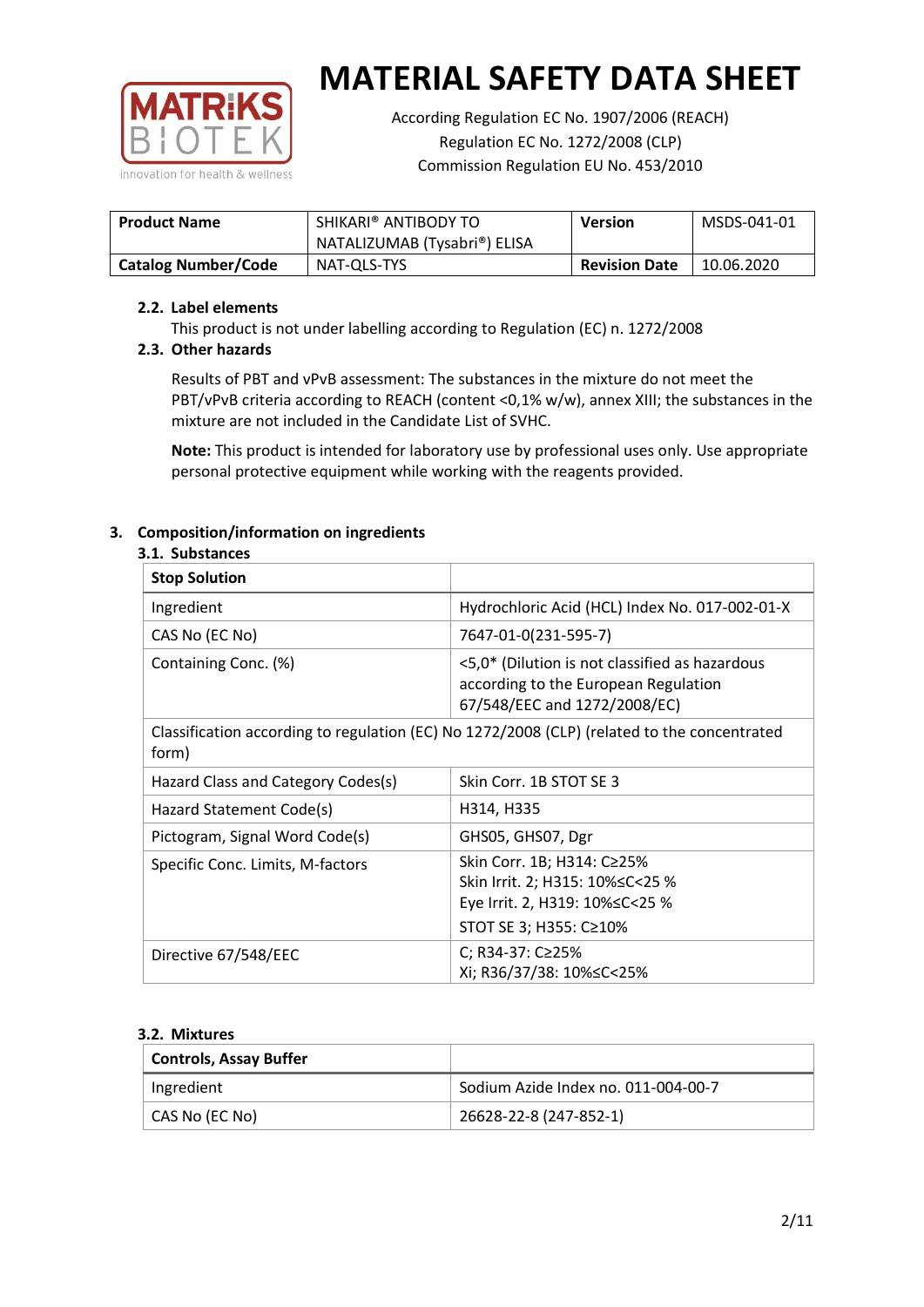

According Regulation EC No. 1907/2006 (REACH) Regulation EC No. 1272/2008 (CLP) Commission Regulation EU No. 453/2010

| <b>Product Name</b>        | SHIKARI® ANTIBODY TO         | <b>Version</b>       | MSDS-041-01 |
|----------------------------|------------------------------|----------------------|-------------|
|                            | NATALIZUMAB (Tysabri®) ELISA |                      |             |
| <b>Catalog Number/Code</b> | NAT-QLS-TYS                  | <b>Revision Date</b> | 10.06.2020  |

| Containing Conc. (%)               | <0,001 % (Dilution is not classified as hazardous<br>according to the European Regulation<br>67/548/EEC and 1272/2008/EC) |
|------------------------------------|---------------------------------------------------------------------------------------------------------------------------|
| form)                              | Classification according to regulation (EC) No 1272/2008 (CLP) (related to the concentrated                               |
| Hazard Class and Category Codes(s) | Acute Tox. 2 (oral)                                                                                                       |
|                                    | Acute Tox. 1 (dermal)                                                                                                     |
|                                    | STOT RE 2                                                                                                                 |
|                                    | Acute Aquatic 1                                                                                                           |
|                                    | <b>Aquatic Chronic 1</b>                                                                                                  |
| Hazard Statement Code(s)           | H300, H310, H373, H400, H410                                                                                              |
| Pictogram, Signal Word Code(s)     | GHS06, GHS08, GHS09                                                                                                       |
| Specific Conc. Limits, M-factors   | M-Factor-Aquatic Acute:1                                                                                                  |
| Directive 67/548/EEC               | R23/24/25-36/37/38-50/53                                                                                                  |

| Conjugated                         |                                                                                                                                                  |
|------------------------------------|--------------------------------------------------------------------------------------------------------------------------------------------------|
| Ingredient                         | Proclin 150 Index no. 613-167-00-5                                                                                                               |
|                                    | Proclin 150 is a mixture of substances of the<br>components, 5-Chloro-2-methyl-4-isothiazolin-3-<br>one and 2-Methyl-2H -isothiazol-3-one (3:1). |
| CAS No (EC No)                     | 55965-84-9                                                                                                                                       |
| Containing Conc. (%)               | <0,0015% (Dilution is not classified as hazardous<br>according to the European Regulation<br>67/548/EEC and 1272/2008/EC)                        |
| form)                              | Classification according to regulation (EC) No 1272/2008 (CLP) (related to the concentrated                                                      |
| Hazard Class and Category Codes(s) | Acute Tox. 3                                                                                                                                     |
|                                    | Skin Corr. 1B                                                                                                                                    |
|                                    | Skin Sens. 1                                                                                                                                     |
|                                    | Acute Aquatic 1                                                                                                                                  |
|                                    | <b>Aquatic Chronic 1</b>                                                                                                                         |
| Hazard Statement Code(s)           | H301, H311, H314, H317, H331, H400, H410                                                                                                         |
| Pictogram, Signal Word Code(s)     | GHS05, GHS07, GHS09                                                                                                                              |
| Specific Conc. Limits, M-factors   | ≥0,6%: Skin Corr. 1B, H314<br>0,06 - < 0,6%: Skin Irrit. 2, H315<br>0,06 - < 0,6 %: Eye Irrit. 2, H319                                           |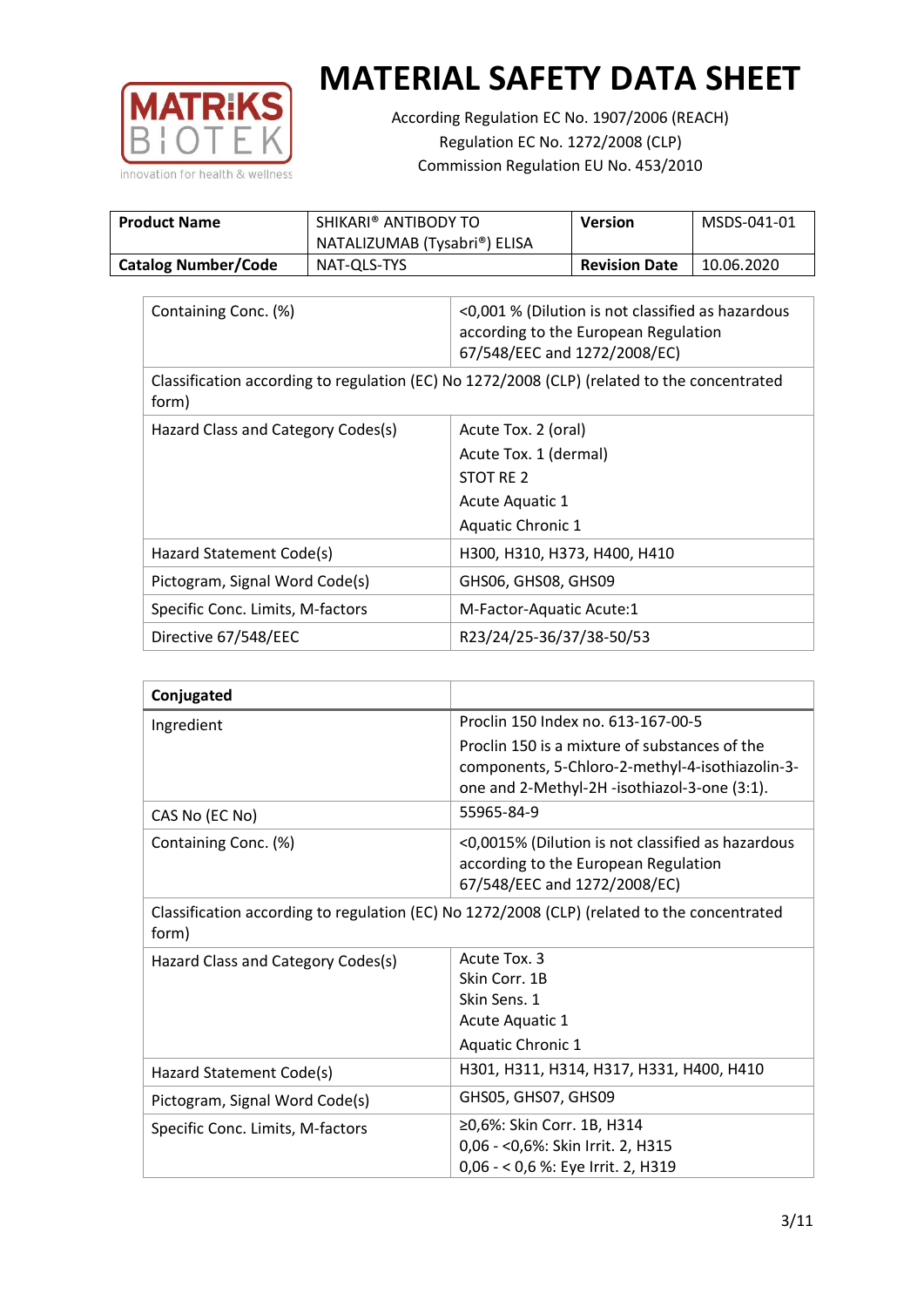

According Regulation EC No. 1907/2006 (REACH) Regulation EC No. 1272/2008 (CLP) Commission Regulation EU No. 453/2010

| <b>Product Name</b>        | SHIKARI® ANTIBODY TO<br>NATALIZUMAB (Tysabri®) ELISA | <b>Version</b>       | MSDS-041-01 |
|----------------------------|------------------------------------------------------|----------------------|-------------|
| <b>Catalog Number/Code</b> | NAT-QLS-TYS                                          | <b>Revision Date</b> | 10.06.2020  |

|                      | ≥0,0015 %: Skin Sens. 1, H317                |
|----------------------|----------------------------------------------|
|                      | M-Factor - Aquatic Acute: 10                 |
| Directive 67/548/EEC | T; N R:23/24/25-34-35-50/53                  |
|                      | $\frac{1}{1}$ S: (2-)26-28-36/37/39-45-60-61 |

#### **4. First-aid measures**

#### **4.1. Description of first aid measures**

General advice: No special measures required. Consult physician in case of complaints. If inhaled: Supply fresh air.

In case of skin contact: Immediately flush skin with plenty of water. Cold water may be used. Remove contaminated clothing and shoes.

In case of eye contact: Check for and remove any contact lenses. Immediately flush eyes with plenty of water for at least 15 minutes. Cold water may be used. If swallowed: Rinse mouth with plenty of water

#### **4.2. Most important symptoms and effects, both accurate and delayed**

There are no hazards under normal use conditions. Direct contact with eyes may cause slight and temporary irritation. Swallowing of larger amounts may lead to stomachache, vomiting or diarrhea.

# **4.3. Indication of any immediate medical attention and special treatment needed** No specific therapy known. Use supportive and symptomatic treatment.

# **5. Fire-fighting measures**

# **5.1. Extinguishing media**

Suitable extinguishing media: Water spray, alcohol resistant foam, dry-powder, carbon dioxide

Unsuitable extinguishing media: Direct water stream

- **5.2. Special hazards arising from the substance mixture** To the best of our knowledge, no special hazards can be defined
- **5.3. Advice for fire-fighters** No data available.

# **6. Accidental release measures**

- **6.1. Personal precautions, protective equipment and emergency procedures** Wear appropriate protective gloves and clothes.
- **6.2. Environmental precautions**

Dilute with plenty of water. Do not allow to enter sewers/surface or ground water.

#### **6.3. Methods and materials for containment and cleaning up** Absorb with liquid-binding material (sand, diatomite, acid binders, universal binders, sawdust).

**6.4. Reference to other sections**

For personal protection see section 8.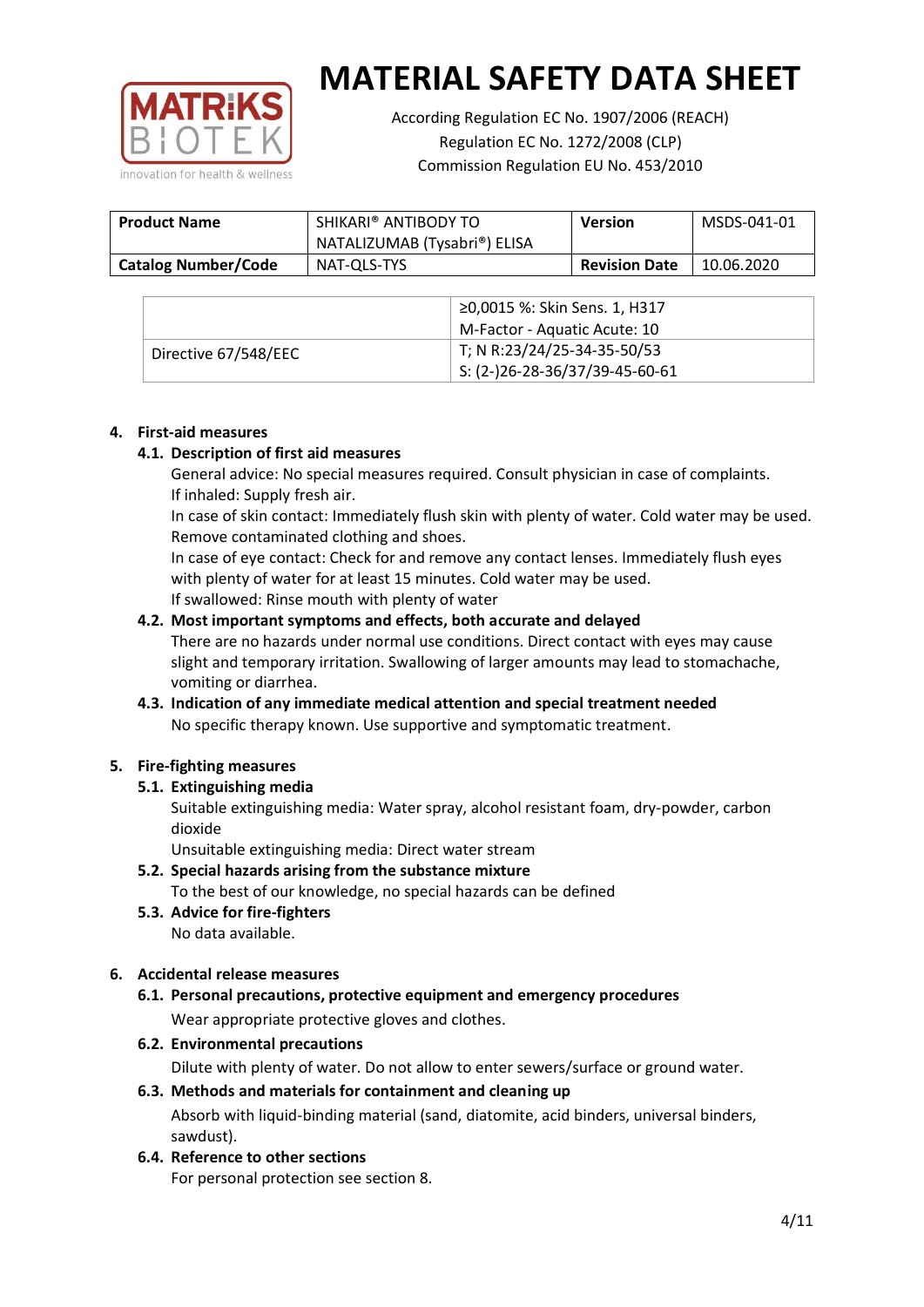

According Regulation EC No. 1907/2006 (REACH) Regulation EC No. 1272/2008 (CLP) Commission Regulation EU No. 453/2010

| <b>Product Name</b>        | SHIKARI <sup>®</sup> ANTIBODY TO |                      | MSDS-041-01 |
|----------------------------|----------------------------------|----------------------|-------------|
|                            | NATALIZUMAB (Tysabri®) ELISA     |                      |             |
| <b>Catalog Number/Code</b> | NAT-QLS-TYS                      | <b>Revision Date</b> | 10.06.2020  |

For disposal see section 13.

# **7. Handling and storage**

# **7.1. Precautions for safe handling**

Use all reagents in accordance with the relevant package insert provided with the product. Do not smoke, eat, drink or apply cosmetics in areas where kit reagents are handled. Wear disposable latex gloves when handling reagents.

Never pipet by mouth and avoid contact of reagents and specimens with skin and mucous membranes.

Handling should be done in accordance with the procedures defined by an appropriate national biohazard safety guideline or regulation.

Use all reagents in accordance with the relevant package insert provided with the product.

# **7.2. Conditions for safe storage, including any incompatibilities**

Store in tightly closed original packages or appropriately labeled alternate vessels. Store in dry, bunded areas. Keep away from direct sunlight and heat sources. Recommended storage temperature: 10-30°C (shipment), 2-8°C (long term storage). Protect from freezing. Keep away from food and drinks. Keep away from acids and heavy metals. Keep out of the reach of children.

# **7.3. Specific end uses**

For EU diagnostic product. For the rest of the world "Research use only".

# **8. Exposure controls/personel protection**

#### **8.1. Control parameters**

Indicative occupational exposure limit ES (2000/39IEC, Directive 2006/15IEC and Directive 2009/161IEC):

| <b>CAS</b> | <b>Substance</b>         | Indicative occupational exposure limit |                       |
|------------|--------------------------|----------------------------------------|-----------------------|
|            | name                     |                                        |                       |
| 26628-22-8 | Sodium Azide             | OEL mean (time-weighted 8 h):          | 0,1 mg/m <sup>3</sup> |
|            | OEL short term (LS min): | 0,3                                    |                       |
|            | Notation: Skin           |                                        |                       |

National work-place occupational exposure limits (only selected lands are displayed):

| <b>CAS</b> | Substance    | <b>Occupational exposure limits</b> |                         |
|------------|--------------|-------------------------------------|-------------------------|
|            | name         |                                     |                         |
| 26628-22-8 | Sodium Azide | Turkey                              |                         |
|            |              | PEL:                                | $0,1 \,\mathrm{mg/m^3}$ |
|            |              | NPEL-P:                             | 0,3 mg/m <sup>3</sup>   |
|            |              | D - absorb through skin             |                         |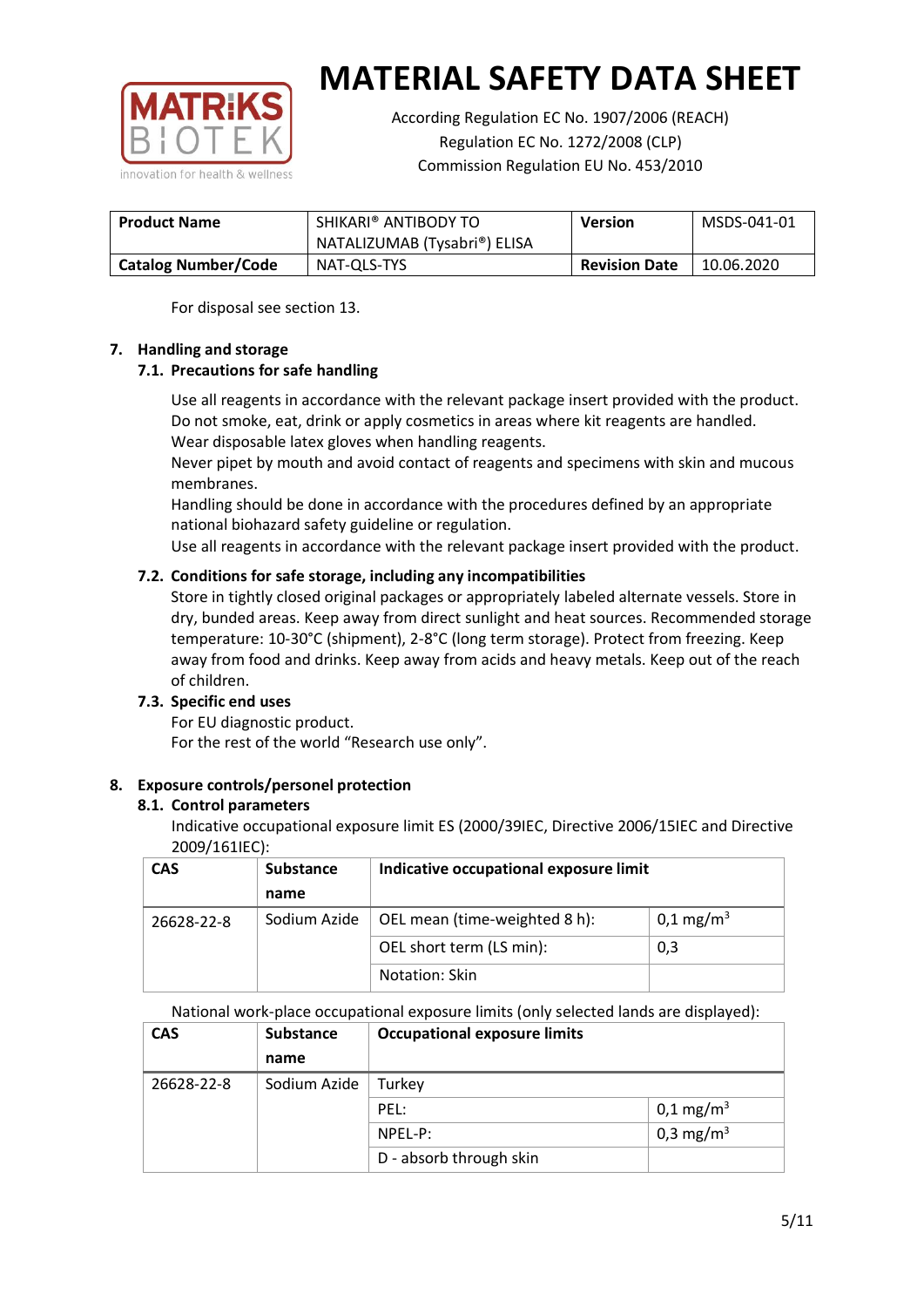

According Regulation EC No. 1907/2006 (REACH) Regulation EC No. 1272/2008 (CLP) Commission Regulation EU No. 453/2010

| SHIKARI® ANTIBODY TO<br><b>Product Name</b> |                              | Version              | MSDS-041-01 |
|---------------------------------------------|------------------------------|----------------------|-------------|
|                                             | NATALIZUMAB (Tysabri®) ELISA |                      |             |
| <b>Catalog Number/Code</b>                  | NAT-QLS-TYS                  | <b>Revision Date</b> | 10.06.2020  |

| I-irritating to mucosa (eye, airways)<br>and skin |                         |
|---------------------------------------------------|-------------------------|
| Government Regulation no.                         |                         |
| 361/2007 Coll.                                    |                         |
| Slovakia                                          |                         |
| NPEL mean:                                        | $0,1 \,\mathrm{mg/m^3}$ |
| NPEL short-term:                                  | 0,3 mg/m <sup>3</sup>   |
| Note K: absorbed through skin                     |                         |
| Regulation 300/2007 Coll. (SK),                   |                         |
| Appendix 1                                        |                         |
| Germany                                           |                         |
| AGW - time weighted mean:                         | 0,2 mg/m <sup>3</sup>   |
| Short-term factor:                                | 2(1)                    |
| 1RGS-900                                          |                         |
| United Kingdom                                    |                         |
| TWA:                                              | $0,1 \,\mathrm{mg/m^3}$ |
| STEL:                                             | 0,3 mg/m <sup>3</sup>   |
| France                                            |                         |
| TWA:                                              | $0,1 \,\mathrm{mg/m^3}$ |
| STEL:                                             | 0,3 mg/m <sup>3</sup>   |

Other recommended values: not set

| <b>CAS</b> | Substance name $\vert$ OEL - equivalents |                          |
|------------|------------------------------------------|--------------------------|
|            | $\overline{\phantom{0}}$                 | $\overline{\phantom{0}}$ |
|            |                                          |                          |

Indicative biological limits (Turkey, *432/2003* Coll.): not set

| Substance                | <b>Evaluated as</b>      | Limit values |
|--------------------------|--------------------------|--------------|
| $\overline{\phantom{0}}$ | $\overline{\phantom{0}}$ | -            |

DNEL: not available for the mixture. PNEC: not available for the mixture.

# **8.2. Exposure controls**

General hygiene directives should be considered.

Keep away from food stuffs and beverages. Wash hands before breaks and at the end of the working day

# **Personal protective equipment:**

| <b>Respiratory protection:</b> | Not required                                                      |
|--------------------------------|-------------------------------------------------------------------|
| Skin protection                | Protective gloves of nitrile or nature latex, satisfying the norm |
|                                | <b>DIN EN 455</b>                                                 |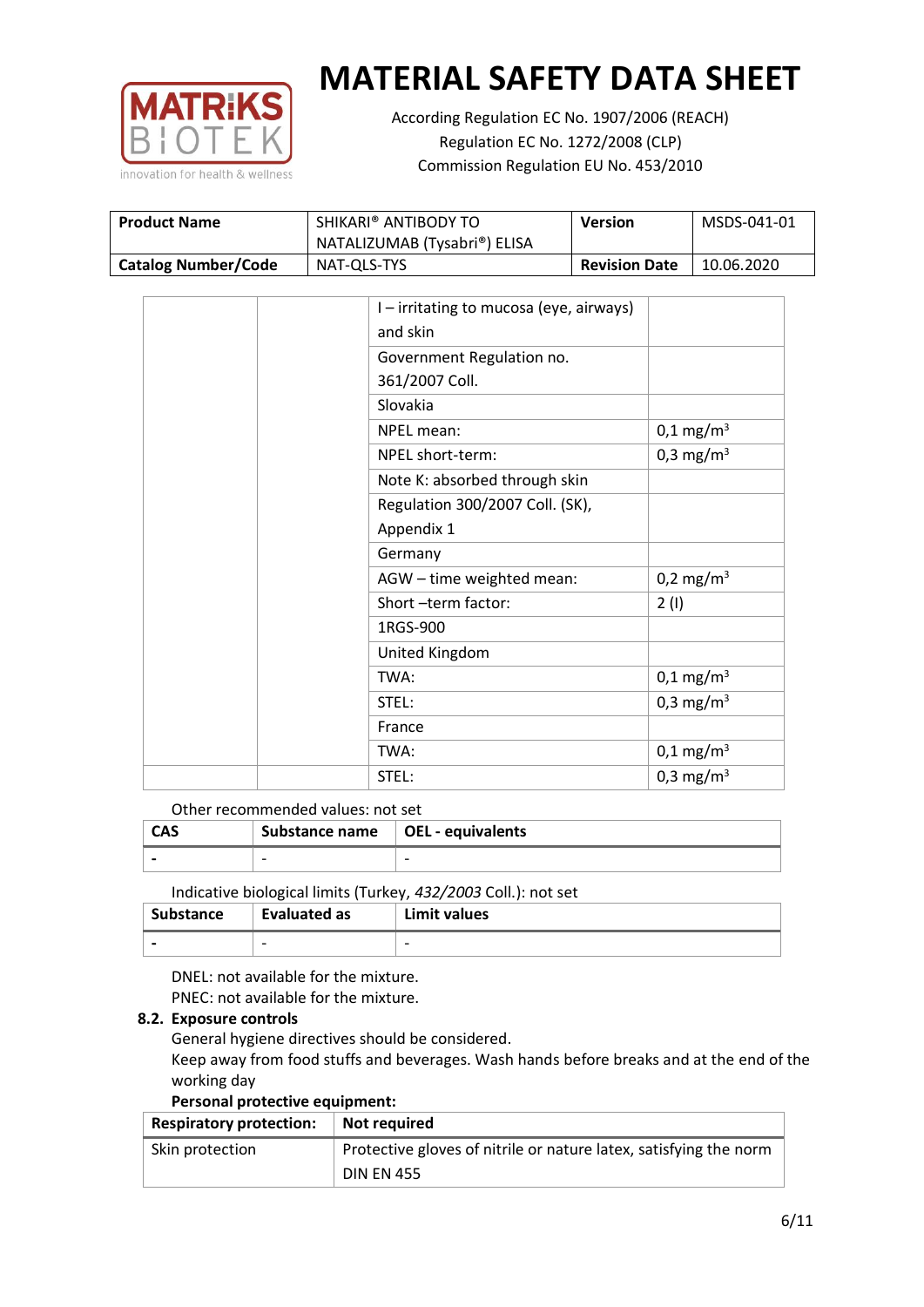

According Regulation EC No. 1907/2006 (REACH) Regulation EC No. 1272/2008 (CLP) Commission Regulation EU No. 453/2010

| <b>Product Name</b>        | SHIKARI <sup>®</sup> ANTIBODY TO<br>NATALIZUMAB (Tysabri®) ELISA | <b>Version</b>       | MSDS-041-01 |
|----------------------------|------------------------------------------------------------------|----------------------|-------------|
| <b>Catalog Number/Code</b> | NAT-QLS-TYS                                                      | <b>Revision Date</b> | 10.06.2020  |

| Eye/Face protection | Safety glasses with side shields confirming to EN 166 (EN),<br>NIOSH (US) |
|---------------------|---------------------------------------------------------------------------|
| Body protection     | Impenetrable protective clothing                                          |

# **9. Physical and chemical properties**

# **9.1. Information on basic physical and chemical properties**

| <b>COMPONENT</b>      | <b>APPEARANCE</b> | <b>ODOR</b>     | pH             |
|-----------------------|-------------------|-----------------|----------------|
| Microtiter plate      | Solid, white      | <b>Odorless</b> | Not applicable |
| Controls              | Liquid, colorless | <b>Odorless</b> | $7,4 \pm 0,05$ |
| Conjugate             | Liquid, red       | <b>Odorless</b> | $7,4 \pm 0,05$ |
| Assay buffer          | Liquid, blue      | <b>Odorless</b> | $7,4 \pm 0,05$ |
| Substrate<br>solution | Liquid, colorless | <b>Odorless</b> | $3,6 - 3,8$    |
| Stop solution         | Liquid, colorless | <b>Odorless</b> | $<$ 1          |
| Wash buffer           | Liquid, colorless | <b>Odorless</b> | $7,4 \pm 0,05$ |

| <b>For All Components</b>                    |                                              |  |  |
|----------------------------------------------|----------------------------------------------|--|--|
| Odor threshold                               | No data available                            |  |  |
| Melting point/freezing point                 | No data available                            |  |  |
| Initial boiling point and range              | No data available                            |  |  |
| Flash point                                  | No data available                            |  |  |
| Evaporation rate                             | No data available                            |  |  |
| Flammability (solid, gas)                    | No data available                            |  |  |
| Upper/lower flammability or explosive limits | No data available                            |  |  |
| Vapour pressure                              | No data available                            |  |  |
| Vapour density                               | No data available                            |  |  |
| Relative density                             | No data available                            |  |  |
| Solubility(ies)                              | Fully miscible                               |  |  |
| Partition coefficient: n-octanol water       | No data available                            |  |  |
| Auto-ignition temperature                    | Product is not self-igniting                 |  |  |
| Decomposition temperature                    | No data available                            |  |  |
| Viscosity                                    | No data available                            |  |  |
| <b>Explosive properties</b>                  | Product does not present an explosion hazard |  |  |
| Oxidizing properties                         | No data available                            |  |  |

# **9.2. Other information**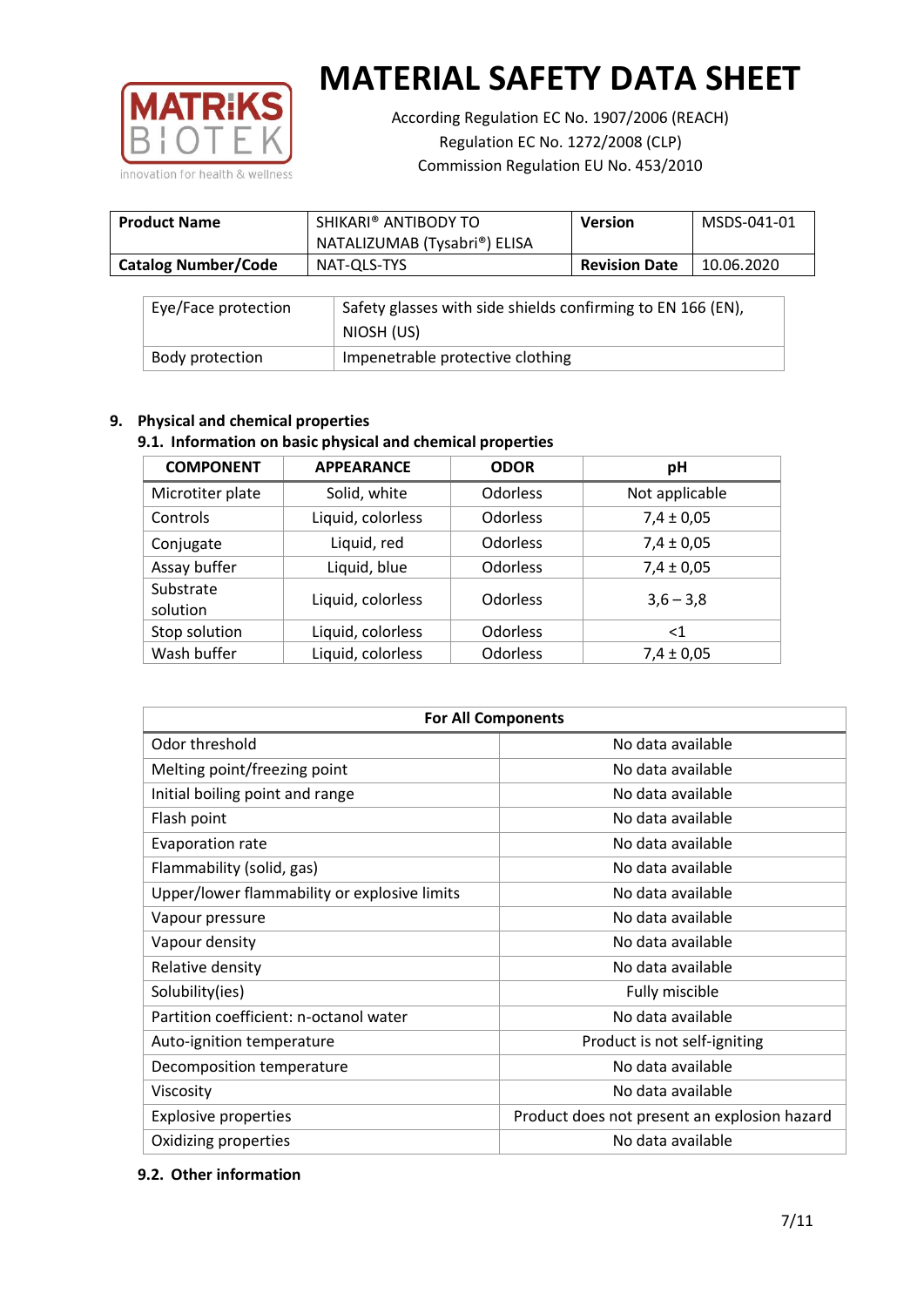

According Regulation EC No. 1907/2006 (REACH) Regulation EC No. 1272/2008 (CLP) Commission Regulation EU No. 453/2010

| SHIKARI® ANTIBODY TO<br><b>Product Name</b> |                              | <b>Version</b>       | MSDS-041-01 |
|---------------------------------------------|------------------------------|----------------------|-------------|
|                                             | NATALIZUMAB (Tysabri®) ELISA |                      |             |
| <b>Catalog Number/Code</b>                  | NAT-QLS-TYS                  | <b>Revision Date</b> | 10.06.2020  |

No other information available.

#### **10. Stability and reactivity**

#### **10.1. Reactivity**

Not reactive under normal conditions of storage and manipulation. Sodium azide has been reported to form lead or copper azide in laboratory plumbing (heavy metals) which may explode on percussion. Treatment of sodium azide with strong acids gives hydrazoic acid, which is also extremely toxic.

#### **10.2. Chemical stability**

Mixture is chemically stable under normal conditions of storage and manipulation. Overheating may cause thermal decomposition.

#### **10.3. Possibility of hazardous reactions**

Sodium azide has been reported to form lead or copper azide in laboratory plumbing (heavy metals) which may explode on percussion.

# **10.4. Conditions to avoid**

Stable under normal conditions. Keep away from direct sunlight and heat sources. Do not mix with strong acids and heavy metals.

#### **10.5. Incompatible materials**

Strong acids, heavy metals, halogenated hydrocarbons.

# **10.6. Hazardous decomposition products**

Material does not decompose at ambient temperatures. Incomplete combustion and thermolysis may produce toxic, irritating and flammable decomposition products (such as carbon monoxide, carbon dioxide, sooth, aldehydes and other products of organic compounds decomposition, sulfur / nitrogen oxides).

# **11. Toxicological information**

# **11.1. Information on toxicological effects**

#### **11.1.1. Acute toxicity**

Based on available data, the classification criteria are not met. Based on composition, the mixture has low acute toxicity and no adverse effects for human health are expected under applicable conditions of exposure sodium azide.

#### **11.1.2. Skin corrosion/irritation**

Based on available data, the classification criteria are not met. Prolonged or repeated skin contact may cause mild irritation and dermatitis (skin inflammation). However, these effects do not required classification

# **11.1.3. Serious eye damage/irritation**

Based on available data, the classification criteria are not met. Direct contact with eyes may cause slight and temporary irritation. However, these effects do not required classification

# **11.1.4. Respiratory or skin sensitization**

Based on available data, the classification criteria are not met. Compounds have no sensitization effects.

#### **11.1.5. Germ cell mutagenicity**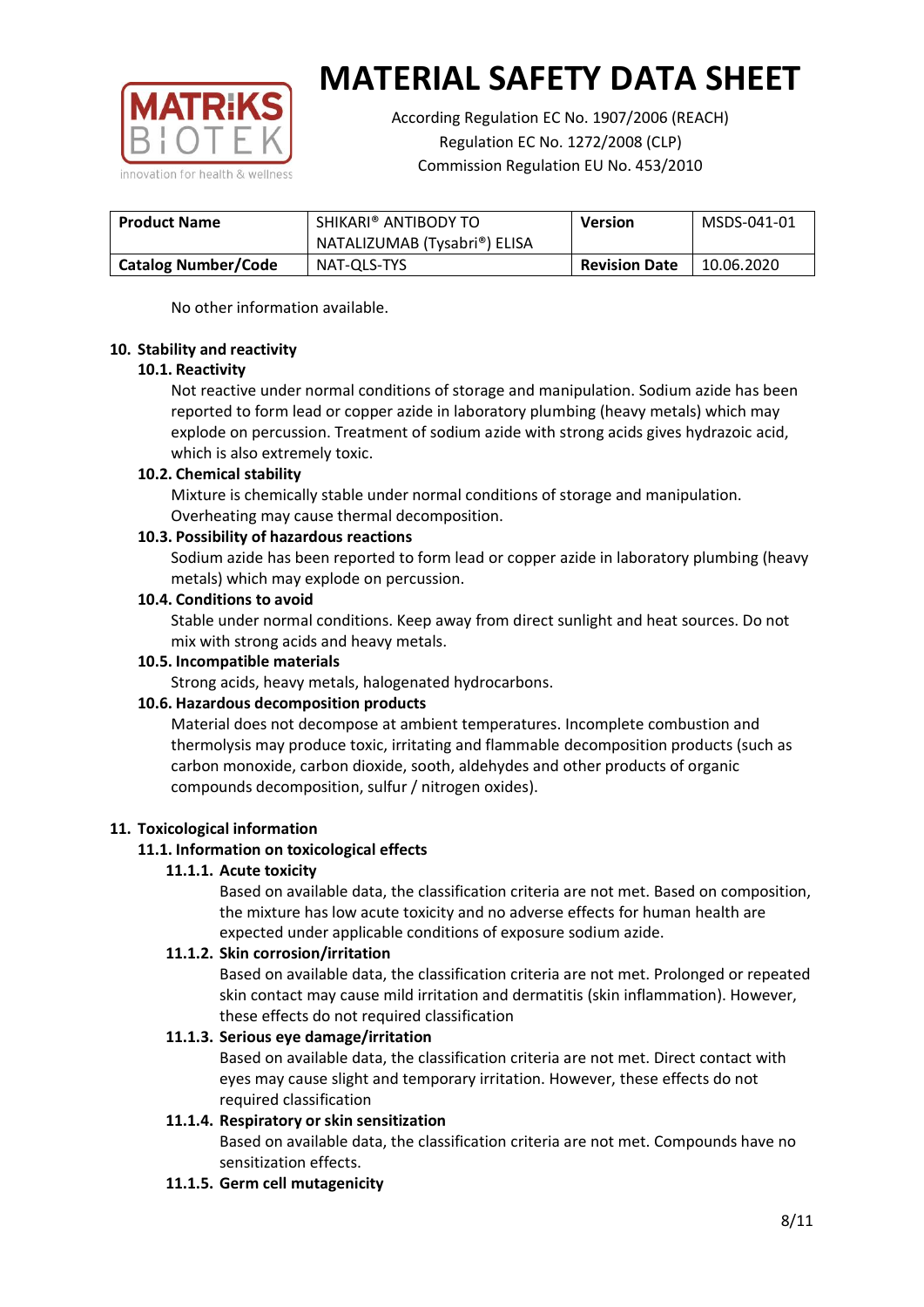

According Regulation EC No. 1907/2006 (REACH) Regulation EC No. 1272/2008 (CLP) Commission Regulation EU No. 453/2010

| SHIKARI® ANTIBODY TO<br><b>Product Name</b> |                              | <b>Version</b>       | MSDS-041-01 |
|---------------------------------------------|------------------------------|----------------------|-------------|
|                                             | NATALIZUMAB (Tysabri®) ELISA |                      |             |
| <b>Catalog Number/Code</b>                  | NAT-QLS-TYS                  | <b>Revision Date</b> | 10.06.2020  |

Based on available data, the classification criteria are not met. Compounds have no potential for mutagenic activity.

# **11.1.6. Carcinogenicity**

Based on available data, the classification criteria are not met. Compounds have no potential for carcinogenic activity.

# **11.1.7. Reproductive toxicity**

Based on available data, the classification criteria are not met. Compounds have no potential for reproductive toxicity.

# **11.1.8. STOT-single exposure**

Based on available data, the classification criteria are not met

#### **11.1.9. STOT-repeated exposure**

Based on available data, the classification criteria are not met.

#### **11.1.10. Aspiration hazard**

Based on available data, the classification criteria are not met.

#### **12. Ecological information**

#### **12.1. Toxicity**

No data available.

- **12.2. Persistence and degradability** No data available.
- **12.3. Bio accumulative potential** No data available.

**12.4. Mobility in soil**

No data available.

# **12.5. Results of PBT and vPvB assessment**

The substances in the mixture do not meet the PBT/vPvB criteria according to REACH, annex XIII (content <0,1% w/w); the substances in the mixture are not included in the Candidate List of SVHC.

#### **12.6. Other adverse effects** No data available.

# **13. Disposal considerations**

# **13.1. Waste treatment methods**

Product: Waste should be disposed of in accordance with federal, state and local environmental control regulations. Must not be composed together with household garbage.

Uncleaned packaging: Waste should be disposed of in accordance with federal, state and local environmental control regulations. Must not be composed together with household garbage.

General notes: Water hazard class 1 (German Regulation) (Self-assessment): Slightly hazardous for water. Do not allow undiluted product or large quantities of it to reach ground water, water course or sewage system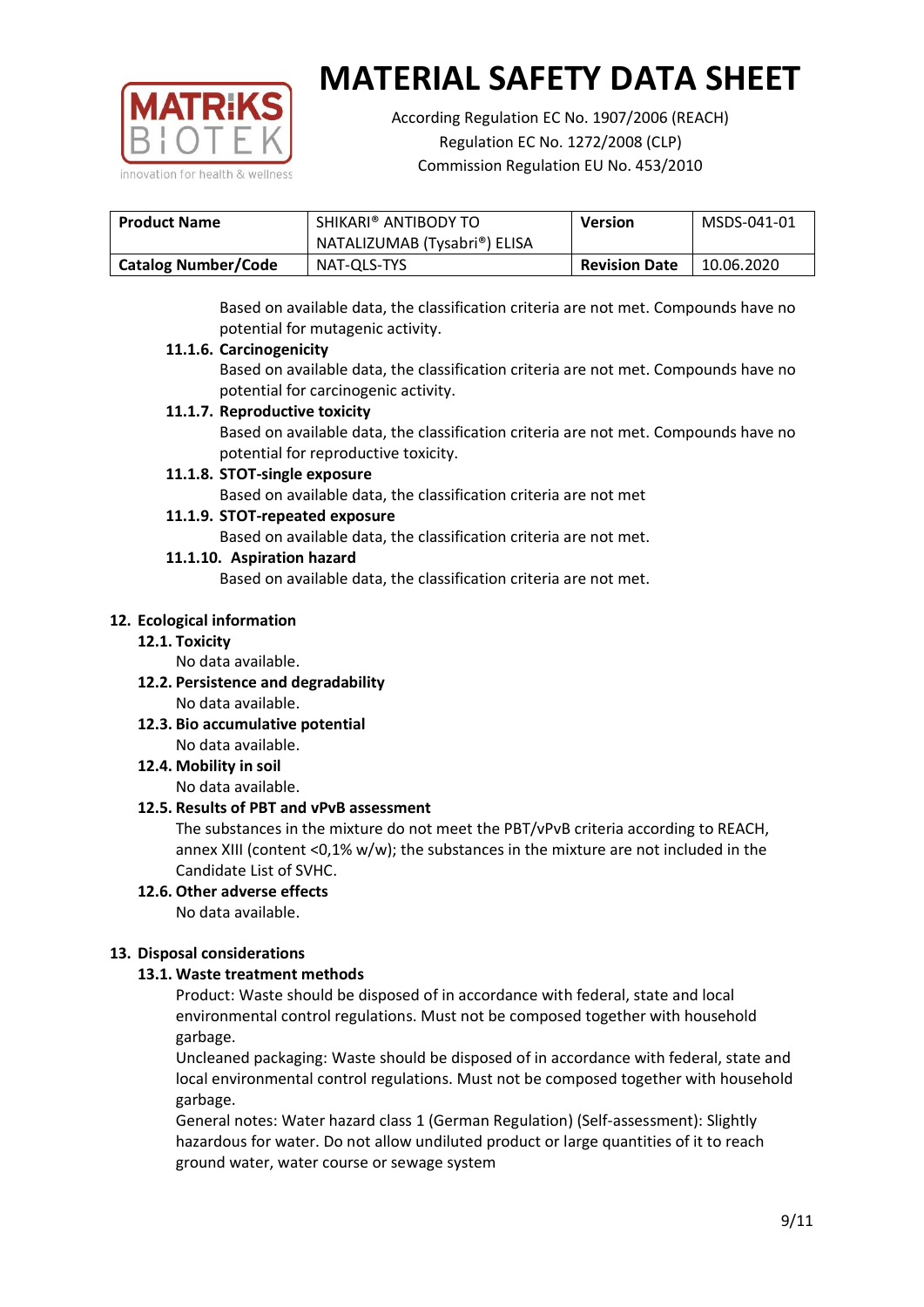

According Regulation EC No. 1907/2006 (REACH) Regulation EC No. 1272/2008 (CLP) Commission Regulation EU No. 453/2010

| <b>Product Name</b>        | SHIKARI® ANTIBODY TO<br><b>Version</b><br>NATALIZUMAB (Tysabri®) ELISA |                      | MSDS-041-01 |
|----------------------------|------------------------------------------------------------------------|----------------------|-------------|
| <b>Catalog Number/Code</b> | NAT-QLS-TYS                                                            | <b>Revision Date</b> | 10.06.2020  |

# **14. Transport information**

The mixture is not classified as dangerous for transport according to ADR/RID/IMDG/ICAO/IATA/ DGR

- **14.1. UN number:** None
- **14.2. Un proper shipping name:** None
- **14.3. Transport hazard class(es):** None
- **14.4. Packing group:** None
- **14.5. Environmental hazards:** None
- **14.6. Special precautions for user:** Not applicable.
- **14.7. Transport in bulk according to Annex II of MARPOL 73/78 and the IBC Code:** Not applicable.

#### **15. Regulatory information**

This Safety Data Sheet is prepared according to;

REGULATION (EC) No 1907/2006 OF THE EUROPEAN PARLIAMENT AND OF THE COUNCIL of 18 December 2006 concerning the Registration, Evaluation, Authorization and Restriction of Chemicals (REACH), establishing a European Chemicals Agency, amending Directive 1999/45/EC and repealing Council Regulation (EEC) No 793/93 and Commission Regulation (EC) No 1488/94 as well as Council Directive 76/769/EEC and Commission Directives 91/155/EEC, 93/67/EEC, 93/105/EC and 2000/21/EC

#### **15.1. Safety, health and environmental regulations/legislation specific for the substance or mixture**

No data available.

# **15.2. Chemical safety assessment**

No data available.

#### **16. Other information**

# **16.1. "H code" and "R Phrases" used in this document**

| H301 | Toxic if swallowed |
|------|--------------------|
|      |                    |

- H311 Toxic in contact with skin
- H314 Causes severe skin burns and eye damage
- H315 Causes skin irritation
- H317 May cause an allergic skin reaction
- H319 Cause serious eye irritation
- H331 Toxic if inhaled
- H335 May cause respiratory irritation
- H400 Very toxic to aquatic life